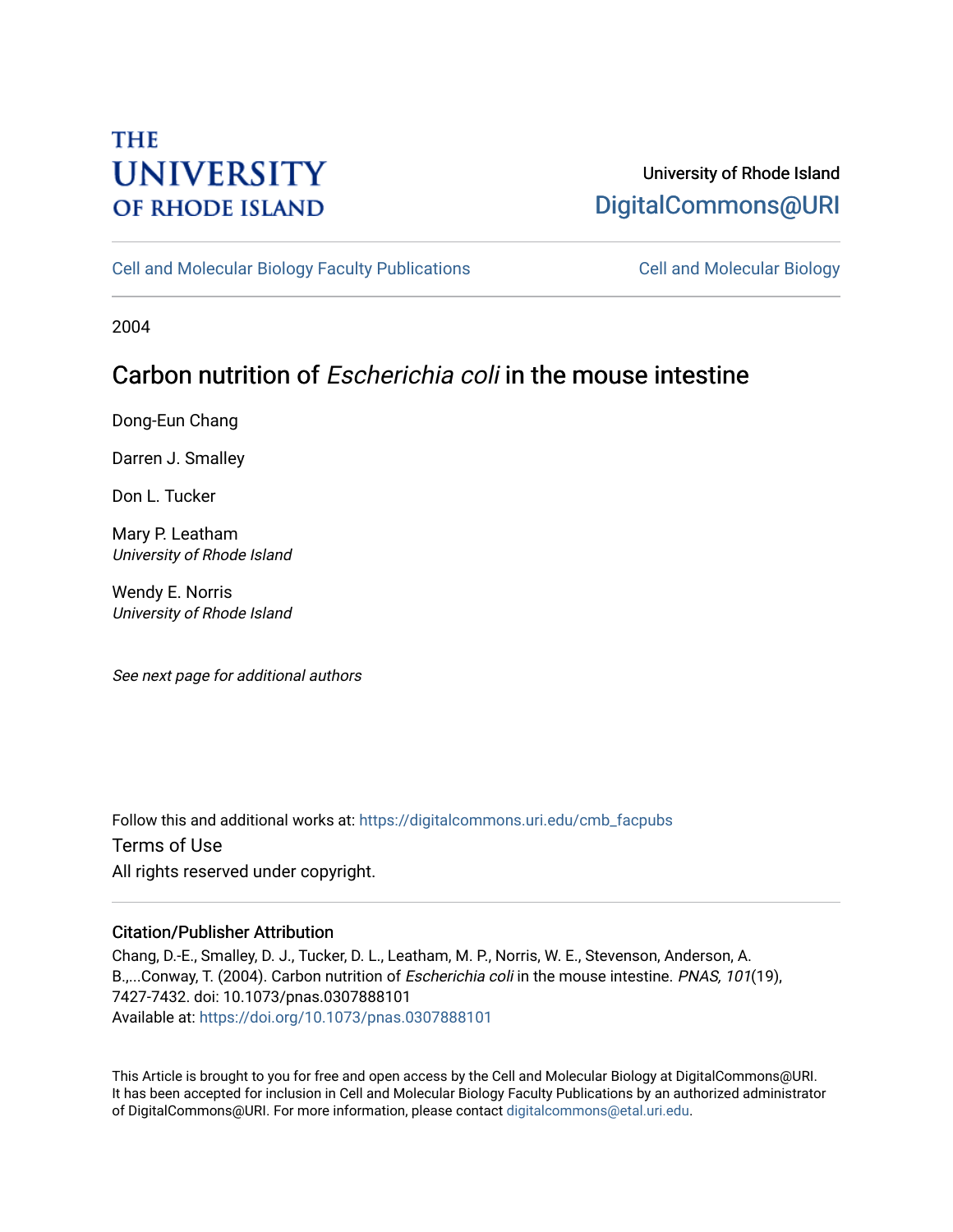### Authors

Dong-Eun Chang, Darren J. Smalley, Don L. Tucker, Mary P. Leatham, Wendy E. Norris, Sarah J. Stevenson, April B. Anderson, Joe E. Grissom, David C. Laux, Paul S. Cohen, and Tyrrell Conway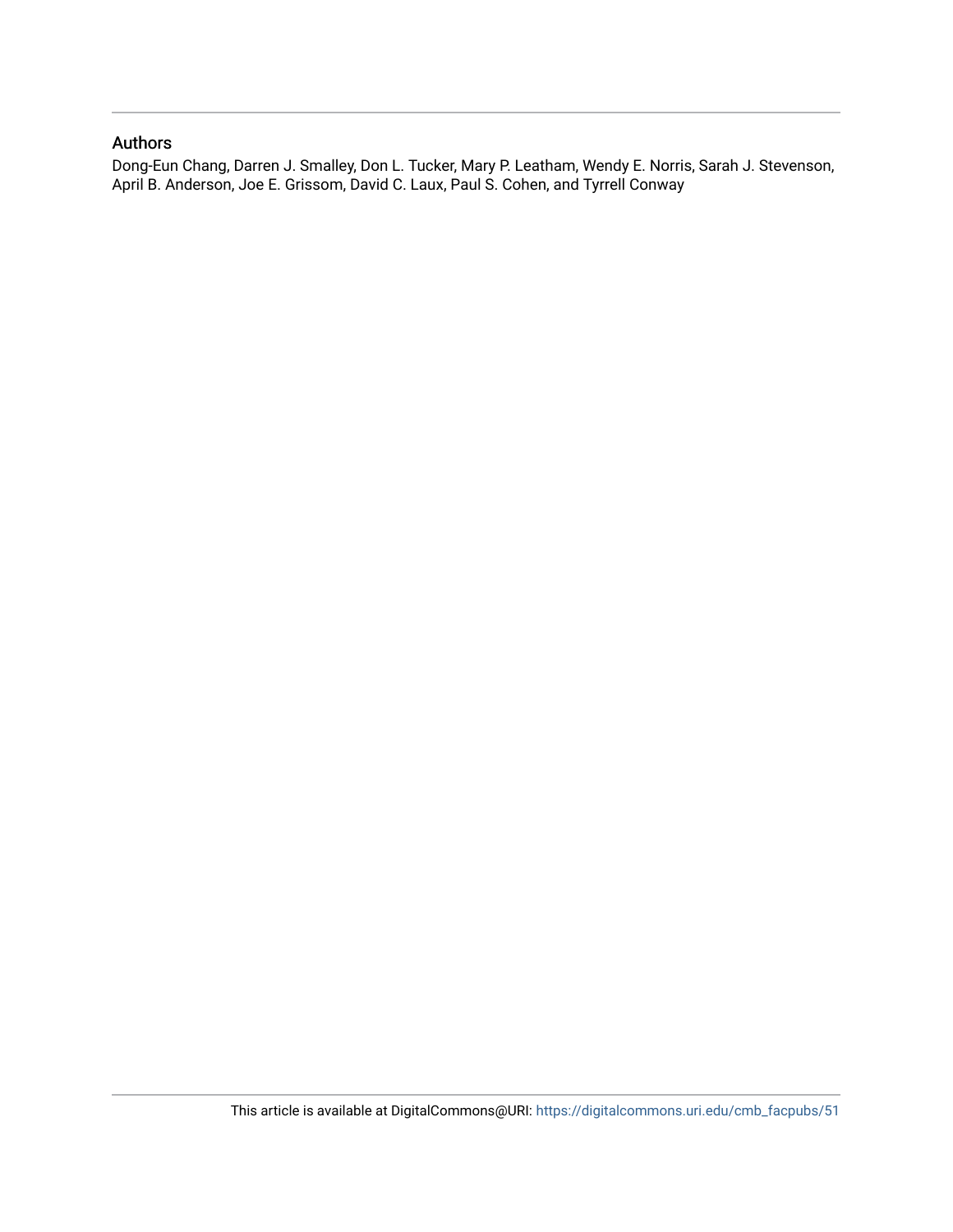# **Carbon nutrition of Escherichia coli in the mouse intestine**

**Dong-Eun Chang\*, Darren J. Smalley\*, Don L. Tucker\*, Mary P. Leatham†, Wendy E. Norris†, Sarah J. Stevenson†, April B. Anderson\*, Joe E. Grissom\*, David C. Laux†, Paul S. Cohen†, and Tyrrell Conway\*‡**

\*Advanced Center for Genome Technology, University of Oklahoma, Norman, OK 73019-0245; and †Department of Molecular and Cellular Biology, University of Rhode Island, Kingston, RI 02881

Edited by Lonnie O'Neal Ingram, University of Florida, Gainesville, FL, and approved April 1, 2004 (received for review December 1, 2003)

**Whole-genome expression profiling revealed** *Escherichia coli* **MG1655 genes induced by growth on mucus, conditions designed to mimic nutrient availability in the mammalian intestine. Most were nutritional genes corresponding to catabolic pathways for nutrients found in mucus. We knocked out several pathways and tested the relative fitness of the mutants for colonization of the mouse intestine in competition with their wild-type parent. We found that only mutations in sugar pathways affected colonization, not phospholipid and amino acid catabolism, not gluconeogenesis, not the tricarboxylic acid cycle, and not the pentose phosphate pathway. Gluconate appeared to be a major carbon source used by** *E. coli* **MG1655 to colonize, having an impact on both the initiation and maintenance stages.** *N***-acetylglucosamine and** *N***-acetylneuraminic acid appeared to be involved in initiation, but not maintenance. Glucuronate, mannose, fucose, and ribose appeared to be involved in maintenance, but not initiation. The** *in vitro* **order of preference for these seven sugars paralleled the relative impact of the corresponding metabolic lesions on colonization: gluconate >** *N***-acetylglucosamine >** *N-***acetylneuraminic acid glucuronate > mannose > fucose > ribose. The results of this systematic analysis of nutrients used by** *E. coli* **MG1655 to colonize the mouse intestine are intriguing in light of the nutrientniche hypothesis, which states that the ecological niches within the intestine are defined by nutrient availability. Because humans are presumably colonized with different commensal strains, differences in nutrient availability may provide an open niche for infecting** *E. coli* **pathogens in some individuals and a barrier to infection in others.**

**E***scherichia coli* is the predominant facultative anaerobe in the pastrointestinal tracts of  $\ddot{x}$ . gastrointestinal tracts of mammals (1). It is arguably the best understood of all model organisms, yet the essence of how *E. coli* colonizes its mammalian hosts is not understood (2). In fact, very little is known about the acquisition and metabolism of nutrients that underpin the growth and persistence of colonized microorganisms.

The intestinal biota is remarkably diverse, containing an estimated 500 different bacterial species (1, 3–5). Freter's nutrient-niche theory postulates that numerous ecological niches within the intestine are defined by nutrient availability (6, 7). According to this hypothesis, individual species have a preference for one, or very few, of the nutrients that come from ingested food, epithelial and bacterial cell debris, and the mucus layer lining the epithelium. The diversity of available nutrients is thought to result in a balanced ecosystem in which each nutrient-defined niche is occupied by an individual bacterium, with individual population sizes determined by the available concentration of the preferred nutrient.

The majority of intestinal bacteria require a fermentable carbohydrate for growth, and fermentation is assumed to be the mode of metabolism used by most species (8). Most carbohydrate in the colon is in the form of mucosal polysaccharides, which are degraded by a few anaerobes that dominate the intestinal biota (9–11). The monosaccharides released from mucin and other mucosal glycoproteins support the growth of many intestinal bacteria such as *E. coli*, which does not make polysaccharide-degrading enzymes (10). Because the population of individual species is proportional to the concentration of its preferred nutrient(s), the relatively low population of *E. coli* in the intestine indicates that the concentration of its preferred nutrient(s) is low.

A large and growing body of evidence indicates that commensal *E. coli* grows in the intestine on nutrients acquired from mucus. Fluorescence *in situ* hybridization of intestinal thin slices showed that *E. coli* BJ4 (12) and MG1655 (13) are dispersed in the mucus layer. *E. coli* BJ4 grows rapidly in the mouse intestine, with a generation time of 40–80 min (14). *In vitro*, rapid growth (30-min generation time) occurs in intestinal mucus, but not in luminal contents (15, 16). Among mutants unable to colonize the mouse intestine are those that fail to penetrate mucus (13, 17), have difficulty surviving in mucus (18), or have difficulty growing on mucus (16, 18, 19). Thus, the ability of *E. coli* to grow and survive in mucus appears critical for intestinal colonization.

It is important to understand how gastrointestinal pathogens acquire the nutrients necessary to infect their hosts and initiate the disease process. This understanding of host–pathogen interactions should build on knowledge of model systems. Thus, we conducted a genome-wide search for metabolic pathways used by *E. coli* K-12 to colonize the mouse intestine. Here we present the gene expression profile of *E. coli* MG1655 grown *in vitro* on mucus as the sole source of carbon and energy, conditions that mimic nutrient availability in the mouse intestine. The induced pathways were systematically eliminated by gene knockouts and the mutants were tested for their relative colonization fitness. The results are discussed in terms of the nutrient-niche hypothesis and the prediction that the commensal *E. coli* flora serves as a first line of defense against *E. coli* intestinal pathogens.

#### **Methods**

**Bacterial Strains and Growth Conditions.** Strains derived from *E. coli* MG1655 Str<sup>R</sup> (streptomycin-resistant) and *E.* coli MG1655 Str<sup>R</sup> Nal<sup>R</sup> (nalidixic acid-resistant) were used throughout this work (13). For DNA array experiments, cells were grown in triplicate at 37°C without shaking in 18-mm test tubes containing 5 ml of the Mops-based culture medium designed by Neidhardt *et al*. (20). Mouse cecal mucus was prepared from streptomycintreated CD-1 mice (not colonized with *E. coli*), as described previously (13). Cultures were grown in triplicate to early  $(OD_{600}$  $(0.1)$  or late (OD<sub>600</sub> = 0.3) logarithmic phase in 5 or 10 mg/ml lyophilized mucus. For *in vitro* nutrient preference experiments, cultures were grown in 96-well microtiter plates containing 100  $\mu$ l of Mops minimal medium supplemented with the indicated carbon sources, incubated in a plate reader (FLUOstar Optima,

This paper was submitted directly (Track II) to the PNAS office.

Abbreviations: StrR, streptomycin-resistant; NalR, nalidixic acid-resistant; cfu, colony-forming units; NAG, *N-*acetylglucosamine; TCA, tricarboxylic acid.

<sup>‡</sup>To whom correspondence should be addressed at: Department of Botany and Microbiology, University of Oklahoma, Norman, OK 73019-0245. E-mail: tconway@ou.edu. © 2004 by The National Academy of Sciences of the USA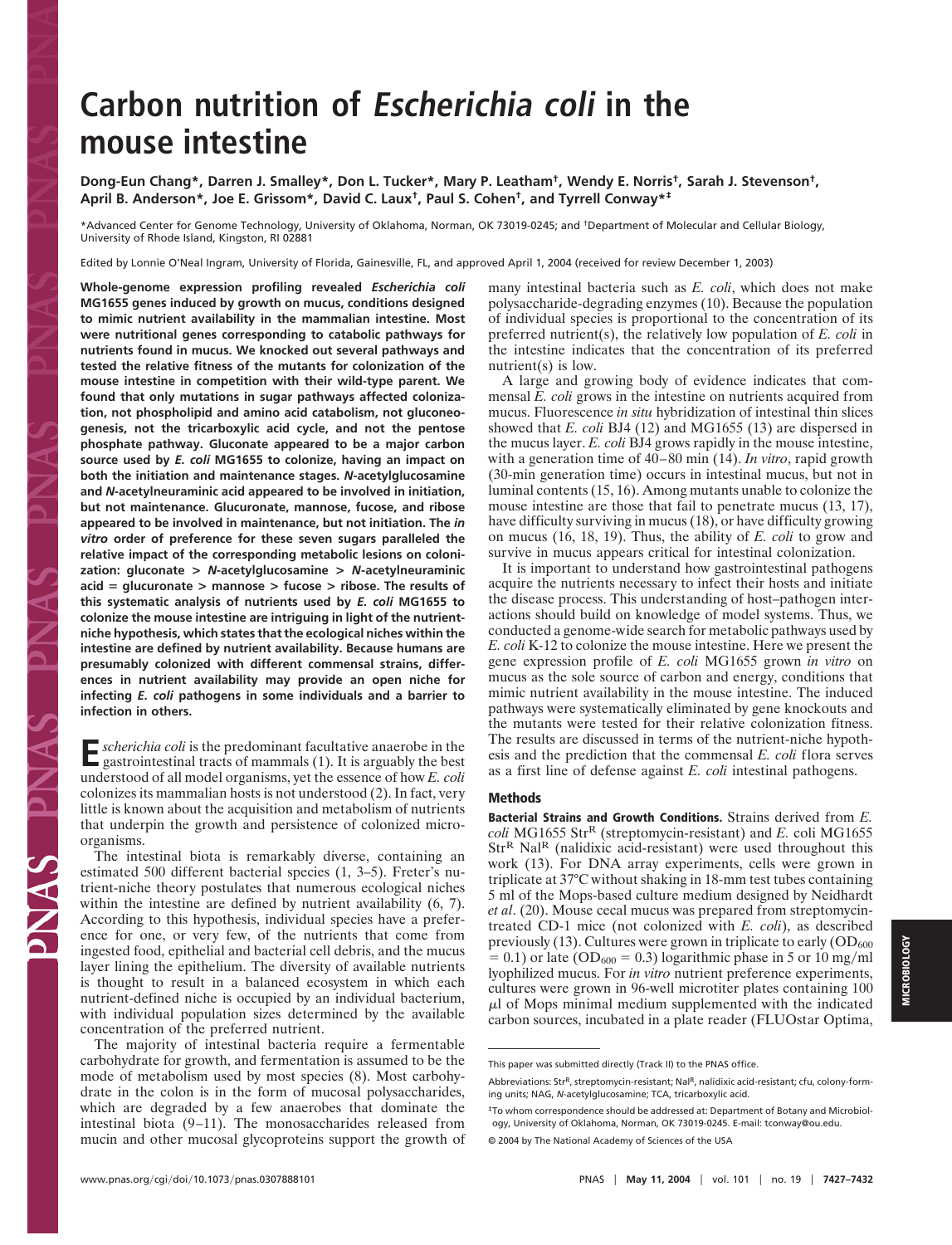

PH1 PH2 Low Cont

PNAS PN

**Fig. 1.** Expression profiles of *E. coli* MG1655 genes involved in catabolism of carbohydrates found in mucus (15). Genes are represented in rows, as indicated to the right, and are grouped by the corresponding sugar degradation pathway. PH1, ratio of early logarithmic phase ( $OD_{600} = 0.1$ ) cells grown on 10 mg/ml mucus vs. minimal glucose (0.2%); PH2, from the same culture grown to late logarithmic phase (OD<sub>600</sub> = 0.3); Low, ratio of cells grown to late logarithmic phase (OD $_{600}$  = 0.3) on 5 mg/ml mucus vs. minimal glucose; Cont, ratio of cells grown to late logarithmic phase on chemically defined rich medium (20) vs. minimal glucose. Ratios are displayed colorimetrically: bright red indicates genes with  $\geq$  2.5-fold higher expression ( $\approx$  2 standard deviations)

BMG Labtechnologies, Offenburg, Germany) at 37°C, and the OD600 was measured every 10 min. Enzymatic BioAnalysis sugar test kits were obtained from Boehringer Mannheim.

**Mutant Constructions.** Knockout mutants were constructed by allelic replacement with kanamycin- or chloramphenicolresistance cassettes, as described by Datsenko and Wanner (21). Primers used to construct deletion mutants were designed according to the *E. coli* MG1655 genome sequence (22). Mutants were confirmed for their growth phenotype and sequenced for genotype confirmation.

**DNA Array Analysis of E. coli MG1655 in Mouse Cecal Mucus.** Isolation of total RNA, labeling of samples, and duplicate hybridization to matched Panorama *E. coli* membrane arrays (Sigma-GenoSys, Woodlands, TX) were described previously (23–25). Raw data were imported into an Oracle database, normalized by expressing individual spot intensities as a fraction of the sum of all gene-specific spot intensities in each image, and analyzed as described previously (24). Clustering algorithms were executed in Spotfire DECISIONSITE FOR FUNCTIONAL GENOMICS software (Spotfire, Somerville, MA). The data and protocols are available on our web site (www.ou.edu/microarray).

**Mouse Colonization Experiments.** The relative fitness of *E*. *coli* strains for colonization of the mouse intestine was assayed as described (13, 16, 19). Briefly, three male CD-1 mice (5–8 weeks old) were given drinking water containing streptomycin sulfate  $(5 \text{ g/liter})$  for 24 h to eliminate resident facultative bacteria (26). After 18 h of starvation for food and water, the mice were fed 1 ml of 20% sucrose containing 10<sup>5</sup> to 10<sup>6</sup> colony-forming units (cfu) of both the wild-type and mutant strains. After ingestion of the bacterial suspension, food and streptomycin/water were returned to the mice. Fecal plate counts were obtained after 5 h, 24 h, and on odd-numbered days thereafter. The Nal<sup>R</sup> and antibiotic resistance markers introduced by allelic replacement had no effect on colonization in control experiments (19). The colonization experiments are available on the Internet (www. ou.edu/microarray).

#### **Results**

**Gene Expression Profiles of Mucus-Grown E. coli MG1655.** We determined the gene expression profile of *E. coli* MG1655 under conditions designed to mimic nutrient availability in the intestine. In the first ''low-mucus'' experiment, *E. coli* MG1655 was cultured on  $5 \text{ mg/ml}$  mouse cecal mucus and compared with cells grown on glucose (Fig. 1). Significantly induced genes directed our attention to pathways for catabolism of amino sugars: *N-*acetylglucosamine (NAG), *N-*acetylneuraminic (sialic) acid, and glucosamine; pentoses: fucose and ribose; amino acids: tryptophan, threonine, serine, and aspartate; and phosphatidylethanolamine. The low-mucus data set also indicated elevated expression of the tricarboxylic acid (TCA) cycle, gluconeogenesis, and anaerobic respiration (data not shown).

Surprisingly, there was no evidence in the low-mucus experiment for induction of genes involved in catabolism of preferred nutrients such as gluconate and mannose, which are known components of mucus (15). Therefore, the experiment was repeated with a higher concentration  $(10 \text{ mg/ml})$  of mucus (Fig. 1 and Table 1). Induction of genes for catabolism of sugar acids such as gluconate occurred in early logarithmic phase (phase 1)

and bright green indicates  $\leq$ 2.5-fold lower expression in the experimental condition compared with minimal glucose; the colors darken to black to indicate no change in expression. GlcNAc, *N-*acetylglucosamine; GalNAc, *N*acetylgalactosamine; NANA, sialic acid (*N*-acetylneuraminic acid); GlcNH4, glucosamine. See text for further details.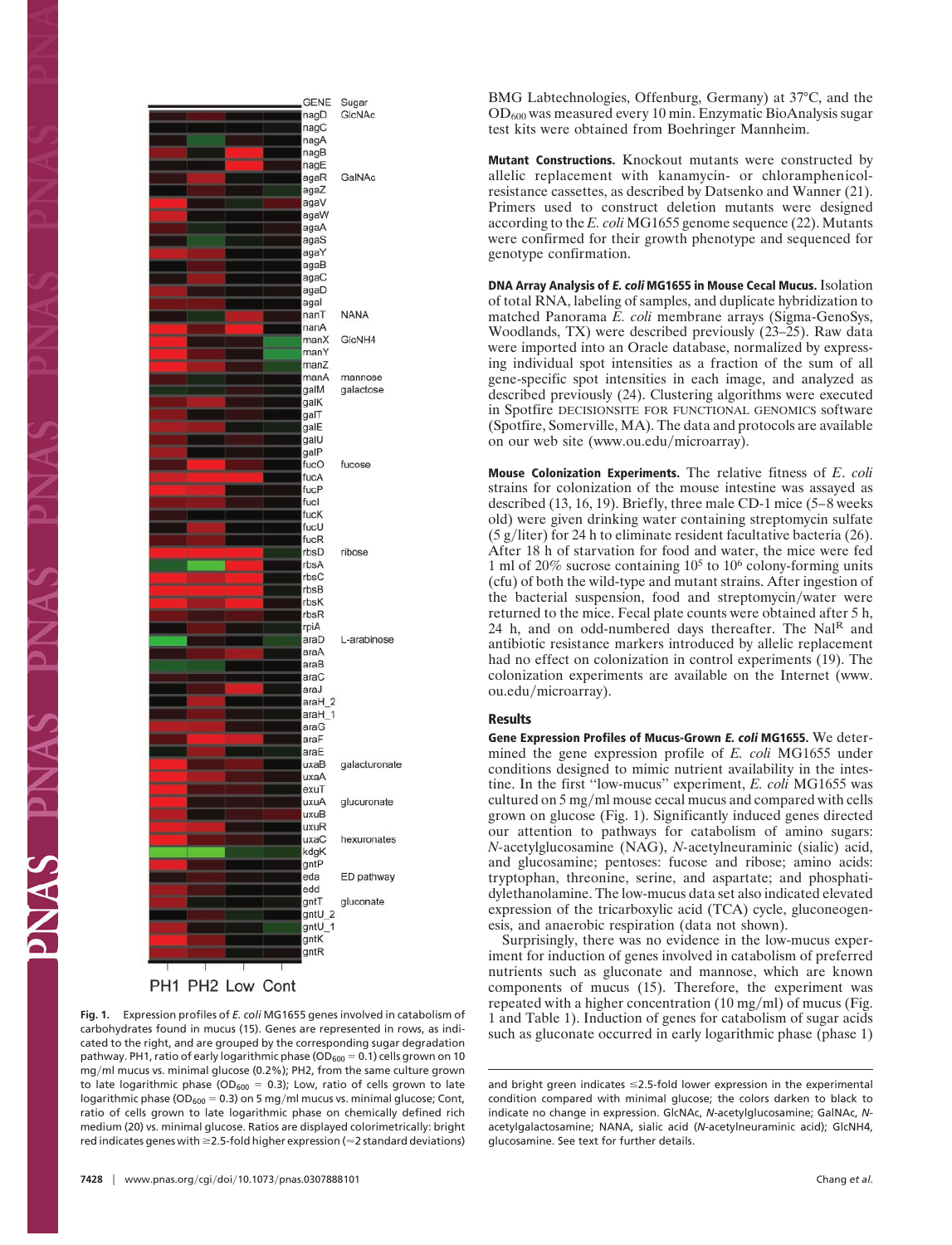#### **Table 1. Genes significantly\* induced by mucus**

| Functional group                               | Phase 1                                                                       | Phase 2                                                             |
|------------------------------------------------|-------------------------------------------------------------------------------|---------------------------------------------------------------------|
| Amino acid biosynthesis                        |                                                                               | gcvH ilvG                                                           |
| Carbon compound catabolism                     | ansB gntK hycl nanA rbsK tnaA uxaA uxaB<br>uxaC uxuA                          | ansB eutJ eutM eutN eutP eutQ eutT<br>fucA fucO gabT tnaA           |
| Cell processes                                 | cspE flaG flgB flgC flgD flgE flgF flgG flgK<br>flgL fliC fliL htpG motB mukB | cspD cspE flgB flgC flgD flgE flgG flgK<br>flgL fliC glgS katG motB |
| Central intermediary metabolism                | aphA aspA fruK glpK glpQ pck                                                  | agp appA aspA glpK glpQ pck sdhB sdhD                               |
| DNA replication, repair                        | dksA                                                                          | helD                                                                |
| Energy metabolism                              | atpC frdA frdB frdC glpA glpB glpC pta                                        | fdoG fdoH fdoI frdA frdB frdC glpA glpB<br>glpC hyfD                |
| Hypothetical, unclassified, unknown            | b1937 fliZ yaiN ygaZ yhbU yjeE yjiY yjjI<br>ymfJ                              | b1937 ybhO ychH ydaA yfcZ yhbS yhbT<br>ygeC                         |
| Nucleotide biosynthesis, metabolism            | deoB deoC                                                                     |                                                                     |
| Phage, transposon, or plasmid                  |                                                                               | pspE                                                                |
| Putative cell structure                        |                                                                               | ynaF                                                                |
| Putative enzymes                               | hybC mipB ybiW ycqT yqjH                                                      | gatZ paaH pepB prpC ydfl yeiT ygbD<br>ygeX ygeY ygeF                |
| <b>Putative factors</b>                        | yral                                                                          | vliH                                                                |
| Putative membrane protein                      | ompW                                                                          | ompW                                                                |
| Putative regulatory proteins                   |                                                                               | ybjN yfiA                                                           |
| Putative transport proteins                    | vidE                                                                          | ftnB ygbN                                                           |
| Regulatory function                            | asnC cspA glnD tar tsr                                                        | gatR 3 glnD phoH tar                                                |
| Transcription, RNA processing                  | rhoL                                                                          |                                                                     |
| Translation.<br>posttranslational modification | rpIC rpID rpIF rpIP rpIV rpIW rpmC rpmD<br>rpsC rpsN rpsQ rpsS rpsT rpsU      | rpID rpIK                                                           |
| Transport and binding proteins                 | exuT lamB malE manX manZ rbsB rbsD<br>secG uhpT                               | dcuA gatA gatC glpT                                                 |

\*Significantly induced genes: log ratio  $\geq$ 2 standard deviations from mean of log ratios and  $P$  < 0.0002.

(Fig. 1). The relative induction ratios for the sugar acid genes declined at the later time point (phase 2), explaining why induction of these genes was not detected in the first experiment. Comparison of phases 1 and 2 revealed other subtleties of growth on mucus: genes involved in catabolism of gluconate, glucuronate, sialic acid, NAG, mannose, maltose, and ribose were induced at the early time point, whereas genes involved in degradation of ethanolamine and fucose, anaerobic respiration, and the TCA cycle were induced at the later time point (Fig. 1). Significantly induced genes other than those involved in metabolism are shown in Table 1, but they were not considered further.

To determine whether *E. coli* can consume building blocks directly from mucus, we examined the expression profile of biosynthesis genes, assuming that exogenous amino acids and nucleosides would cause repression. Thirty of 97 amino acid and 6 of 66 nucleotide biosynthetic genes were significantly repressed in cells grown on mucus compared with glucose (data not shown). Supplementation of mucus medium with amino acids and nucleosides had no effect (i.e., additional biosynthetic genes were not repressed). These results suggest that *E. coli* can acquire purines, pyrimidines, and amino acids from mucus, thus increasing the partitioning of sugars into energy-yielding pathways as opposed to biosynthesis.

In summary, the gene expression profiles of mucus-grown *E. coli* MG1655 identified genes involved in catabolism of NAG, sialic acid, glucosamine, fucose, ribose, glucuronate, galacturonate, gluconate, and maltose. There was also evidence for catabolism of phospholipids and amino acids, which require the TCA cycle and gluconeogenesis. These data were the starting point for testing the roles of individual nutrients in supporting *E. coli* colonization of the mouse.

**Genes, Pathways, and Nutrients That Contribute to Colonization.** The streptomycin-treated mouse is a useful model for determining the relative fitness of enteric bacteria for intestinal colonization (27–30). The way to find out what an individual strain grows on in the intestine is to simultaneously feed low numbers  $(10<sup>5</sup>$  cfu per streptomycin-treated mouse) of the wild-type parent and an otherwise isogenic mutant that is blocked in a specific metabolic pathway. Mutant strains that do not compete effectively for nutrients involved in initiation (5 h to 3 days after feeding) will fail to reach the same high numbers as the wild type. Mutants that do not compete effectively for nutrients involved in maintenance (day 7 after feeding and beyond) will decline in numbers relative to the wild type. Cocolonization during the maintenance stage indicates the strains are able to use limiting nutrients equally well or they are not competing for the same limiting nutrient(s).

The mutant with a defect in the Entner–Doudoroff pathway  $(\Delta edd)$ , the primary route for gluconate catabolism, had a major colonization defect characterized by failure to grow rapidly during initiation and a subsequent reduction to less than  $10<sup>3</sup>$ cfu/g of feces during maintenance (Fig. 2A). The mutant with a defect in transport of NAG and glucosamine (Δ*nagE* Δ*manXYZ*) had a significant defect in initiation, but no apparent defect in maintenance, as indicated by its cocolonization with the wildtype parent at a 2 log lower population (Fig. 2*B*). The mutant with a defect in transport and catabolism of sialic acid  $(\Delta$ *nanAT*) had a significant defect in initiation and possibly maintenance (Fig. 2*C*).

Mutants with defects in catabolism of fucose (*fucK*, Fig. 2*D* and  $\Delta fucAO$ , not shown) initiated colonization as well as the wild-type parent, but each had a significant defect during maintenance characterized by a population level  $1\frac{1}{2}$  to 2 logs lower than the wild-type parent. The mutant with a defect in catabolism of mannose  $(\Delta manA, \text{not shown})$  had a significant defect ( $\approx$ 2–3 logs lower) in maintenance. The mutant with a defect in catabolism of ribose  $(\Delta rbsK)$ , not shown) had a minor defect ( $\approx$ 1–2 logs lower) in maintenance. The mutant with a defect in catabolism of hexuronic acids  $(\Delta u \, x \, a \, C, \text{not shown})$  had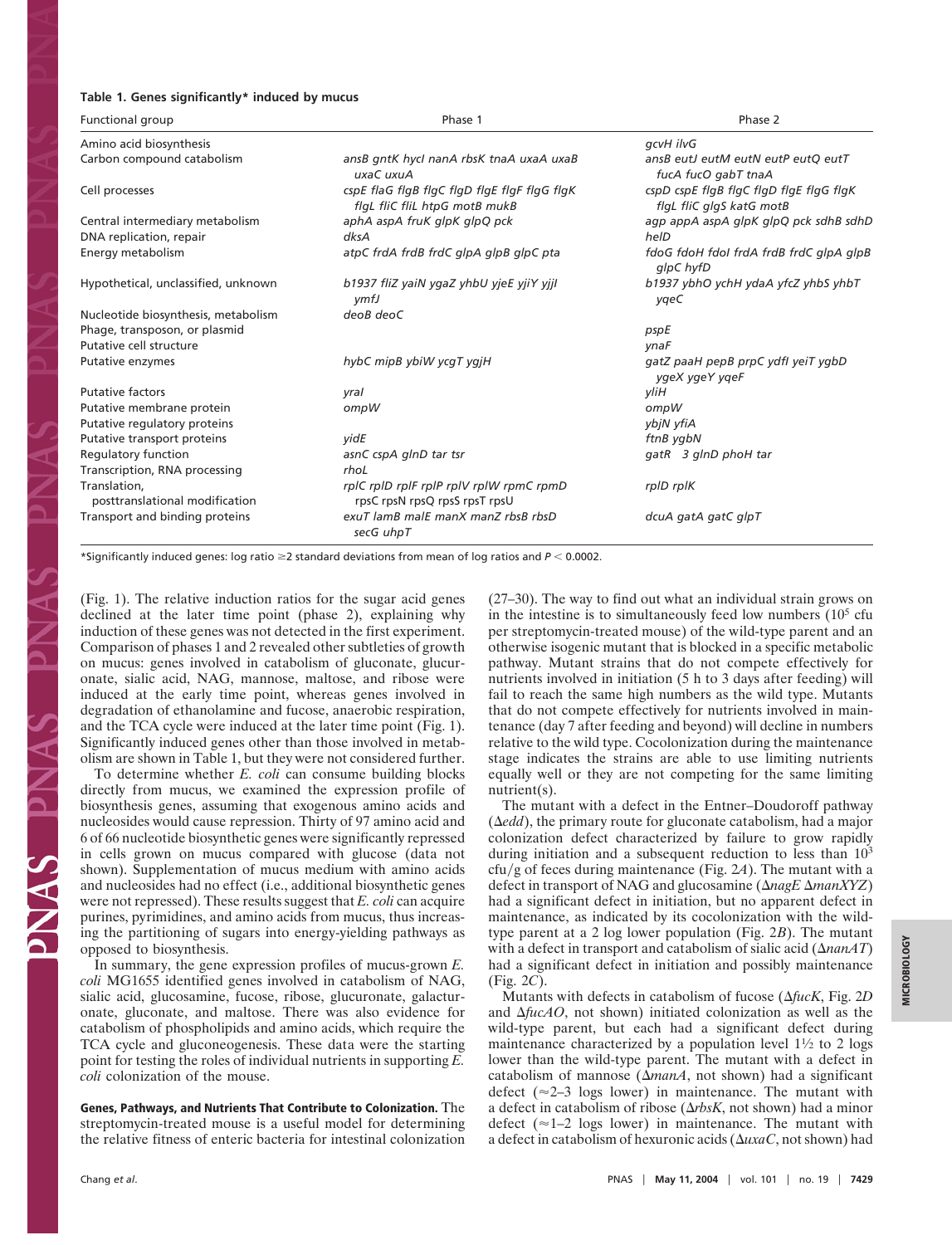

Fig. 2. Colonization of the mouse intestine by *E. coli* MG1655 StrR NalR (wild-type) and mutant derivatives of *E. coli* MG1655 Str<sup>R</sup>, as follows. Sets of three mice were fed one of the following: 10<sup>5</sup> cfu each of wild-type and MG1655 Str<sup>R</sup>  $\Delta$ edd::Km<sup>R</sup> (Km<sup>R</sup>, kanamycin-resistant) (A); 10<sup>5</sup> cfu each of wildtype and MG1655 Str<sup>R</sup> AmanXYZ::Km<sup>R</sup> AnagE (B); 10<sup>5</sup> cfu each of wild-type and MG1655 Str<sup>R</sup> ∆nanAT::Km<sup>R</sup> (C); 10<sup>5</sup> cfu each of wild-type and MG1655 Str<sup>R</sup>  $Δ$ *fucK*::Km<sup>R</sup> (D); or 10<sup>5</sup> cfu each of wild-type and MG1655 Str<sup>R</sup> ΔppsA *pckA*::Cm (*E*). At the indicated times, fecal samples were homogenized, diluted, and plated as described (13). Bars represent standard error of the  $log_{10}$ (mean cfu/g of feces) for each set of three mice.

a minor defect in maintenance (1–2 logs lower). It appears that the colonization defect is in glucuronate catabolism, because the defect in galacturonate catabolism  $(\Delta uxaB)$ , not shown) resulted

#### **Table 2. Growth and nutrient preference of** *E. coli* **MG1655**

| Sugar       | In vitro growth rate, $\mu$ | Order <i>in vitro</i> | Stage in vivo |
|-------------|-----------------------------|-----------------------|---------------|
| Gluconate   | $0.59 \pm 0.04$             | 1                     | I, M          |
| NAG         | $0.35 \pm 0.01$             | 2                     |               |
| Sialic acid | ND.                         | 3                     |               |
| Glucuronate | $0.35 \pm 0.04$             | 3                     | м             |
| Mannose     | $0.35 \pm 0.03$             | 5                     | м             |
| Fucose      | $0.31 \pm 0.05$             | 6                     | м             |
| Ribose      | $0.19 \pm 0.03$             | 7                     | м             |

Standing cultures: Mops minimal medium with 0.2% sugar.  $\mu$  is expressed in generations per hour; ND, not determined; I, initiation; M, maintenance.

in no loss of colonizing ability. Genes and corresponding nutrients that did not appear to be used by *E. coli* MG1655 in the mouse intestine, despite being induced when grown on mucus, included ethanolamine ( $\Delta eutBC$ ), glycerol 3-phosphate released from phospholipids (*glpTQ*), glycerol (*glpK*), fructuronate ( $\Delta gntP$ ), glucuronate released from oligosaccharides by  $\beta$ -glucuronidase  $(\Delta u i dA)$ , tryptophan  $(\Delta t n aA)$ , and gluconeogenic nutrients ( $\Delta p \beta A \Delta p c k A$ , shown as an example in Fig. 2*E*).

**Order of in Vitro Nutrient Preference.** We tested the hypothesis that the relative importance of these nutrients for colonization is correlated with the genetic program for nutrient preference. The order of nutrient choice was determined by measuring growth on combinations of carbon sources in laboratory cultures. Using standard microbiology methods, we looked for the presence of diauxie, and where it was not present we used biochemical assays to confirm the timing of the disappearance of individual sugars from the mixture. The relative impact of the metabolic lesions on colonization fitness does, in fact, parallel the order of nutrient preference *in vitro* for *E. coli* MG1655: gluconate  $>$  NAG  $>$ sialic acid = glucuronic acid > mannose > fucose > ribose (Table 2).

**Colonization of Central Metabolism Mutants.** Given the essential role of intermediary metabolism, it can be hypothesized that any mutant in central pathways will be defective in colonization because of a diminished growth rate, even on carbon sources that are catabolized via different routes. If this is true, the major effect of the *edd* mutation on colonization could be ascribed to its centrality rather than its specificity for hexonate catabolism.

To test this hypothesis, we constructed mutants that are defective in glycolysis (*pgi*, phosphoglucose isomerase), the pentose phosphate pathway (*gnd*, 6-phosphogluconate dehydrogenase), the TCA cycle (*sdhB*, succinate dehydrogenase), and gluconeogenesis (*ppsA pckA*, phospho*enol*pyruvate synthase and phospho*enol*pyruvate carboxykinase, respectively). A *gnd* mutation causes an 11% decrease in the growth rate on gluconate and a 15% decrease in the growth rate on glucose by comparison to the wild type; a *pgi* mutant grows 35% slower on gluconate than does the wild type (31). An *edd* mutant grows on glucose with a rate identical to that of the wild type, but grows 60–70% more slowly on gluconate (32).

Colonization of the MG1655 *edd* and *ppsA pckA* mutants was described above (Fig. 2 *A* and *E*). The former had a major effect and the latter had no effect on colonization. The *pgi* mutation had a major effect on initiation and maintenance (Table 3). The *sdhB* and *gnd* mutations had no effect on colonization (Table 3). Thus, the hypothesis that lesions in central metabolism decreased fitness of *E. coli* MG1655 for colonization was not supported. The colonization defects of the *pgi* and *edd* mutants were likely caused by defects in catabolism of specific nutrients, and not simply because they are steps in central carbon metabolism. Because the TCA cycle and gluconeogenesis mutants were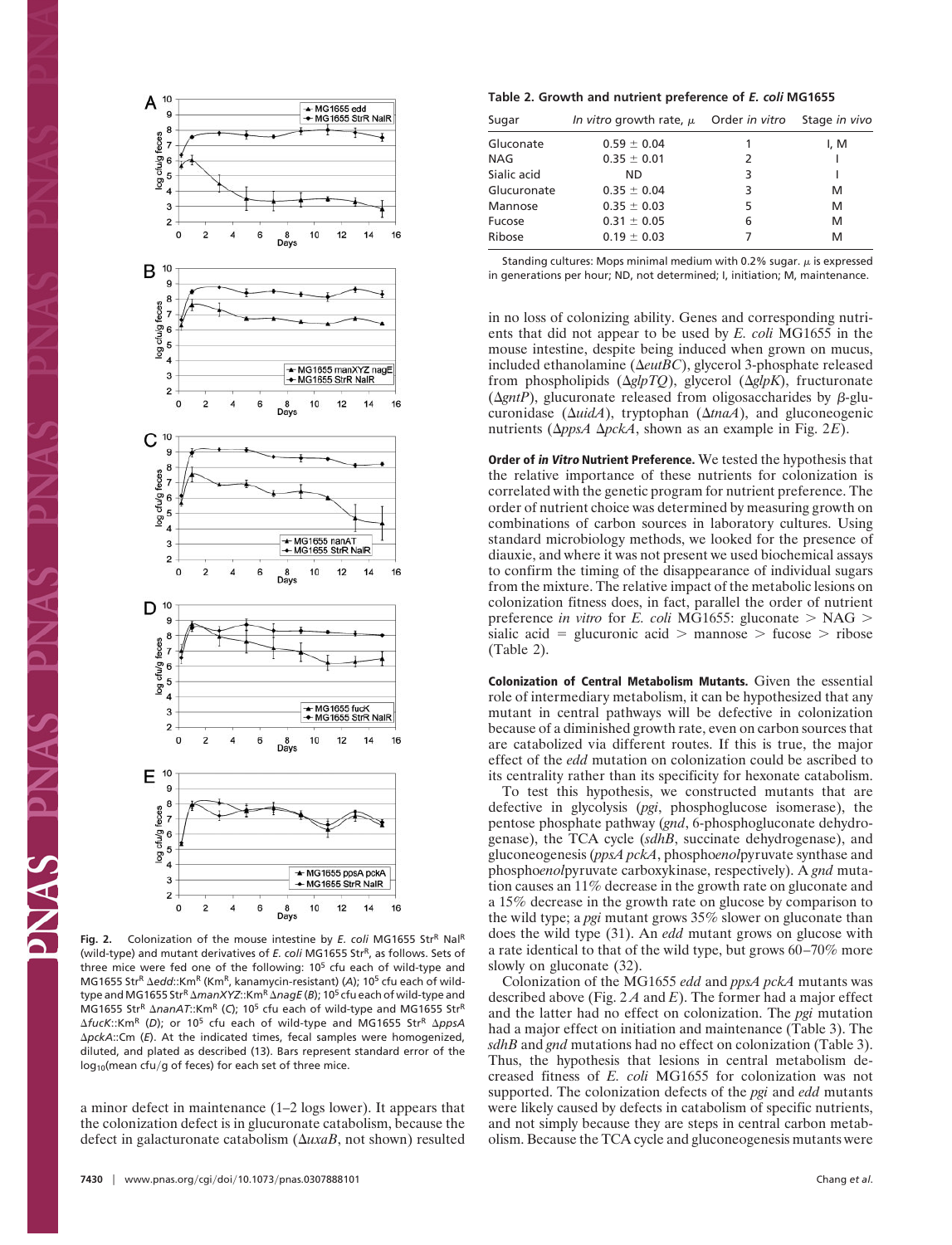#### **Table 3. Colonization by** *E. coli* **MG1655 central metabolism mutants**

| Mutation  | Pathway           | Colonization<br>defect* | Phase of<br>colonization <sup>+</sup> |
|-----------|-------------------|-------------------------|---------------------------------------|
| edd       | Entner-Doudoroff  | Major                   | I, M                                  |
| pqi       | Glycolysis        | Major                   | I, M                                  |
| sdhB      | <b>TCA</b> cycle  | None                    |                                       |
| qnd       | Pentose phosphate | None                    |                                       |
| ppsA pckA | Gluconeogenesis   | None                    |                                       |

\*Major, >3 logs between wild type and mutant; none, <1 log between wild type and mutant.

†I, initiation (5 h to day 3); M, maintenance (after day 7).

fit for colonization, this ruled out a major role for catabolism of lipids, dicarboxylates, and amino acids in colonization by *E. coli* MG1655.

#### **Discussion**

In this study, we conducted a genome-wide search for metabolic pathways that allow *E. coli* K-12 (MG1655) to colonize the mouse intestine. In the absence of a suitable *in vivo* model, we designed *in vitro* conditions to mimic nutrient availability in the mammalian intestine. The bacteria were cultured on minimal medium with mucus, which contains 50% mucin in addition to a complex mixture of glycoproteins and glycolipids, as well as cell debris (15). Cultivation without shaking results in partially anaerobic conditions, which most closely reflects the limited oxygen availability of mucosal tissues in the mouse intestine (33). A disadvantage of this *in vitro* model is that it does not mimic the growth parameters or microbial competition that exists in the animal intestine. This model did allow us to use whole-genome expression profiling to reveal genes induced by growth on mucus. Most were nutritional genes corresponding to catabolic pathways for nutrients found in mucus (Table 1). We systematically knocked out these pathways and tested the mutants for their relative fitness for colonization in competition with their wild-type parent. More than half of the metabolic lesions tested had no effect on the ability of *E. coli* MG1655 to colonize the mouse intestine (e.g., Fig. 2*E*). We found that only mutations in sugar pathways affected colonization, not mutations in phospholipid and amino acid catabolism, gluconeogenesis, the TCA cycle, and the pentose phosphate pathway (Tables 2 and 3).

Rapid growth of *E. coli* during the initiation stage likely depends on utilization of nonlimiting nutrients made available by removing the streptomycin-sensitive facultative microflora, i.e., nutrients that the anaerobic flora apparently does not use. In fact,  $E.$  *coli* could not grow from  $10<sup>5</sup>$  to  $10<sup>8</sup>$  cfu per gram of feces if nutrients were limiting (Fig. 2*A*). While it might be argued that rapid growth during initiation is an artifact of streptomycin treatment, it is for this reason that the streptomycin-treated mouse is so useful: nutrient consumption during initiation reflects the *in vivo* nutrient preference. Conventionally colonized mice (i.e., not streptomycin-treated) are resistant to colonization because the preferred nutrients are not available (34). Thus, the maintenance stage is more akin to persistent colonization of the intestine (it is at this stage that mice become colonization resistant). During maintenance, the growth rate of colonized strains must match the turnover rate of the mucosal contents (6), and persistence most likely depends on nutrient(s) that become limiting after *E. coli* has grown to high numbers. One microbial strategy for persistence during maintenance might be to switch to cometabolism of several limiting nutrients.

In the laboratory, *E. coli* K-12 can grow on 11 of the 13 known sugar constituents of mucosal glycoproteins and glycolipids (15). *In vivo*, only a subset of these sugars appeared to be involved in colonization. Gluconate was the major carbon source used by *E. coli* MG1655 to colonize, having an impact on both the initiation and the maintenance stages (Fig. 2*A*). The effect of the *edd* mutation on colonization could be attributed to its specificity for gluconate catabolism, because the hypothesis was not supported that lesions in central metabolism decreased fitness for colonization. NAG and sialic acid were involved in initiation, but not maintenance (Fig. 2 *B* and *C*). Glucuronate, mannose, fucose (Fig. 2*D*), and ribose were involved in maintenance, but not initiation. The order of preference for these seven sugars in the laboratory paralleled the relative impact of the corresponding metabolic lesions on *E. coli* MG1655 colonization (Table 2). The results are intriguing, in light of the nutrient-niche hypothesis: colonization of the mouse intestine by *E. coli* MG1655 is supported, to various degrees, by (at least) seven mucus-derived sugars.

Two sugars that *E. coli* K-12 cannot grow on because it lacks the pathway genes, galactosamine and *N-*acetylgalactosamine, can be used by other *E. coli* strains (35). Differences in metabolic potential due to the presence or absence of certain pathways could provide a nutritional basis for cocolonization. This possibility has not been tested, but if true, it could be extended to include differences in the order of consumption of preferred nutrients from complex mixtures such as mucus.

The nutrient-niche hypothesis (6) can be reconsidered in light of what we have learned about the nutrients used by *E. coli* to colonize the mouse intestine. The hypothesis is oversimplified if considered from the perspective that each of the 500 species present grows best on a single simple nutrient; there simply are not that many nutrients available in the ecosystem. Instead, it seems prudent to consider that the complex microbial community of the intestine is established by competition for diverse nutrients that are generated in the intestine through mucosal polysaccharide degradation to release free sugars and distinct oligosaccharides with various carbohydrate compositions (10).

For bacteria in the mammalian intestine, as in a chemostat, the growth rate in the initiation stage must exceed the washout rate and the growth rate during the maintenance stage must equal the washout rate (6, 36). Two different microorganisms with a preference for the same growth-limiting nutrient cannot coexist in chemostats; one will eventually out-compete the other (37). However, if two microorganisms use different growth-limiting nutrients, they can maintain stable populations in a chemostat (38). Thus the mammalian intestine can be thought of as a chemostat in which several hundred species of bacteria are in equilibrium, competing for resources from a mixture of limiting nutrients (6, 39). The chemostat allows for simultaneous utilization of several limiting nutrients by an individual species (40). It remains to be established whether this observation extends to *in vivo* nutrient utilization by *E. coli*. The fact that seven, or more, nutrients support *E. coli* colonization suggests that cometabolism of available nutrients in the intestine is worthy of study.

The systematic analysis of *E. coli* MG1655 described here suggests that there is a nutritional basis for the steady progression of commensal strains in human hosts (34). Further studies are needed to address the hypothesis that preferential utilization of different nutrients and/or the ability to switch to alternative nutrition is the basis for cocolonization of different *E. coli* strains and that direct competition for the same nutrient(s) leads to decreased fitness of some strains. The results of such studies may explain how various commensal strains affect nutrient availability, in some cases providing an open niche for infecting *E. coli* pathogens and in other cases preventing infection. For example, it is known that certain *E. coli* strains can prevent *Shigella flexneri* (41) and *Salmonella typhimurium* (42) infection in mice. Hence,